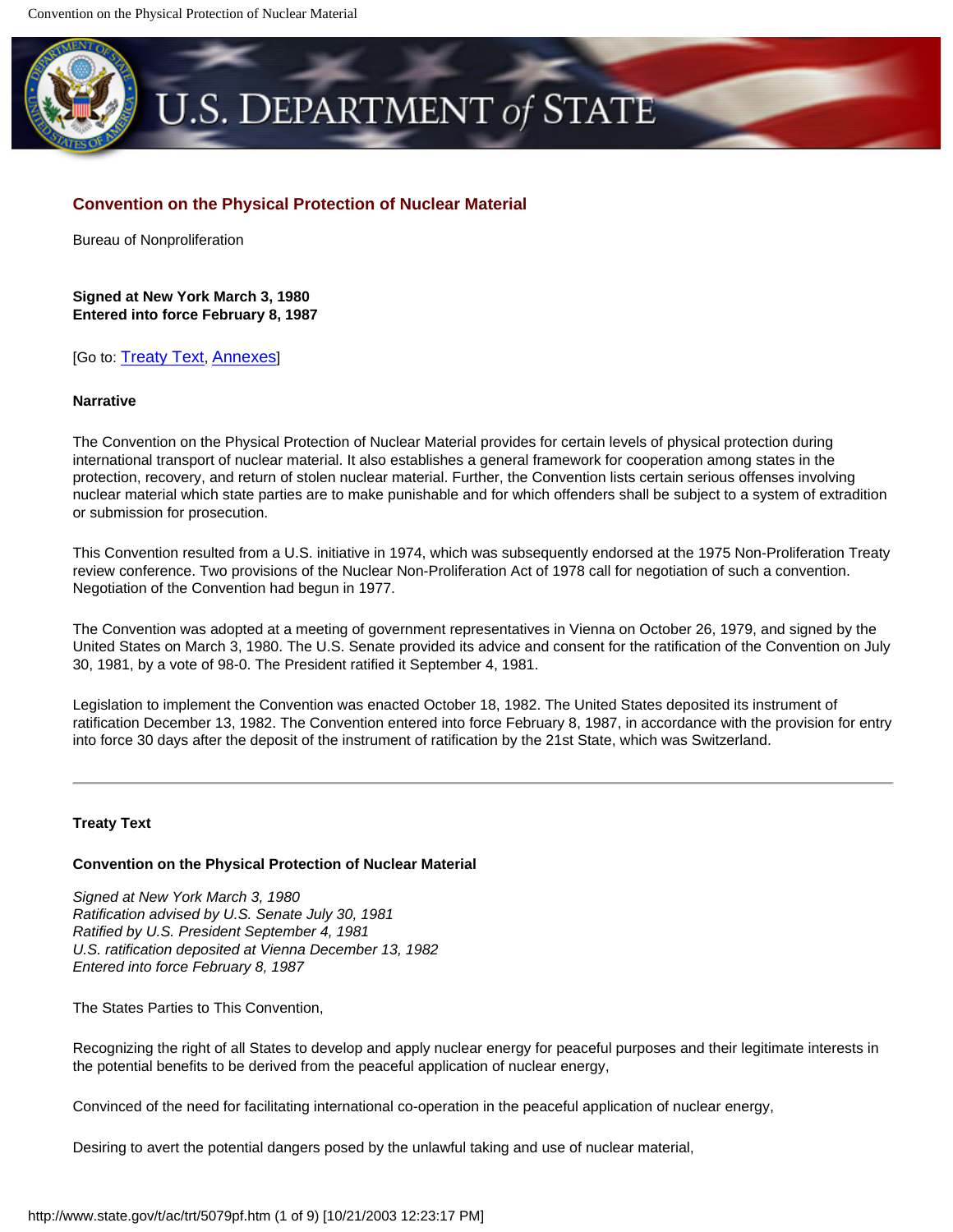Convinced that offenses relating to nuclear material are a matter of grave concern and that there is an urgent need to adopt appropriate and effective measures to ensure the prevention, detection and punishment of such offenses,

Aware of the Need for international co-operation to establish, in conformity with the national law of each State Party and with this Convention, effective measures for the physical protection of nuclear material,

Convinced that this Convention should facilitate the safe transfer of nuclear material,

Stressing also the importance of the physical protection of nuclear material in domestic use, storage and transport,

Recognizing the importance of effective physical protection of nuclear material used for military purposes, and understanding that such material is and will continue to be accorded stringent physical protection,

Have Agreed as follows:

Article 1

For the purposes of this Convention:

(a) "nuclear material" means plutonium except that with isotopic concentration exceeding 80% in plutonium-238; uranium-233; uranium enriched in the isotopes 235 or 233; uranium containing the mixture of isotopes as occurring in nature other than in the form of ore or ore-residue; any material containing one or more of the foregoing;

(b) "uranium enriched in the isotopes 235 or 233" means uranium containing the isotopes 235 or 233 or both in an amount such that the abundance ratio of the sum of these isotopes to the isotope 238 is greater than the ratio of the isotope 235 to the isotope 238 occurring in nature;

(c) "international nuclear transport" means the carriage of a consignment of nuclear material by any means of transportation intended to go beyond the territory of the State where the shipment originates beginning with the departure from a facility of the shipper in that State and ending with the arrival at a facility of the receiver within the State of ultimate destination.

#### Article 2

1. The Convention shall apply to nuclear material used for peaceful purposes while in international nuclear transport.

2. With the exception of articles 3 and 4 and paragraph 3 of article 5, this Convention shall also apply to nuclear material used for peaceful purposes while in domestic use, storage and transport.

3. Apart from the commitments expressly undertaken by States Parties in the articles covered by paragraph 2 with respect to nuclear material used for peaceful purposes while in domestic use, storage and transport, nothing in this Convention shall be interpreted as affecting the sovereign rights of a State regarding the domestic use, storage and transport of such nuclear material.

#### Article 3

Each State Party shall take appropriate steps within the framework of its national law and consistent with international law to ensure as far as practicable that, during international nuclear transport, nuclear material within its territory, or on board a ship or aircraft under its jurisdiction insofar as such ship or aircraft is engaged in the transport to or from that State, is protected at the levels described in Annex I.

### Article 4

1. Each State Party shall not export or authorize the export of nuclear material unless the State Party has received assurances that such material will be protected during the international nuclear transport at the levels described in Annex I.

2. Each State Party shall not import or authorize the import of nuclear material from a State not party to this Convention unless the State Party has received assurances that such material will during the international nuclear transport be protected at the levels described in Annex I.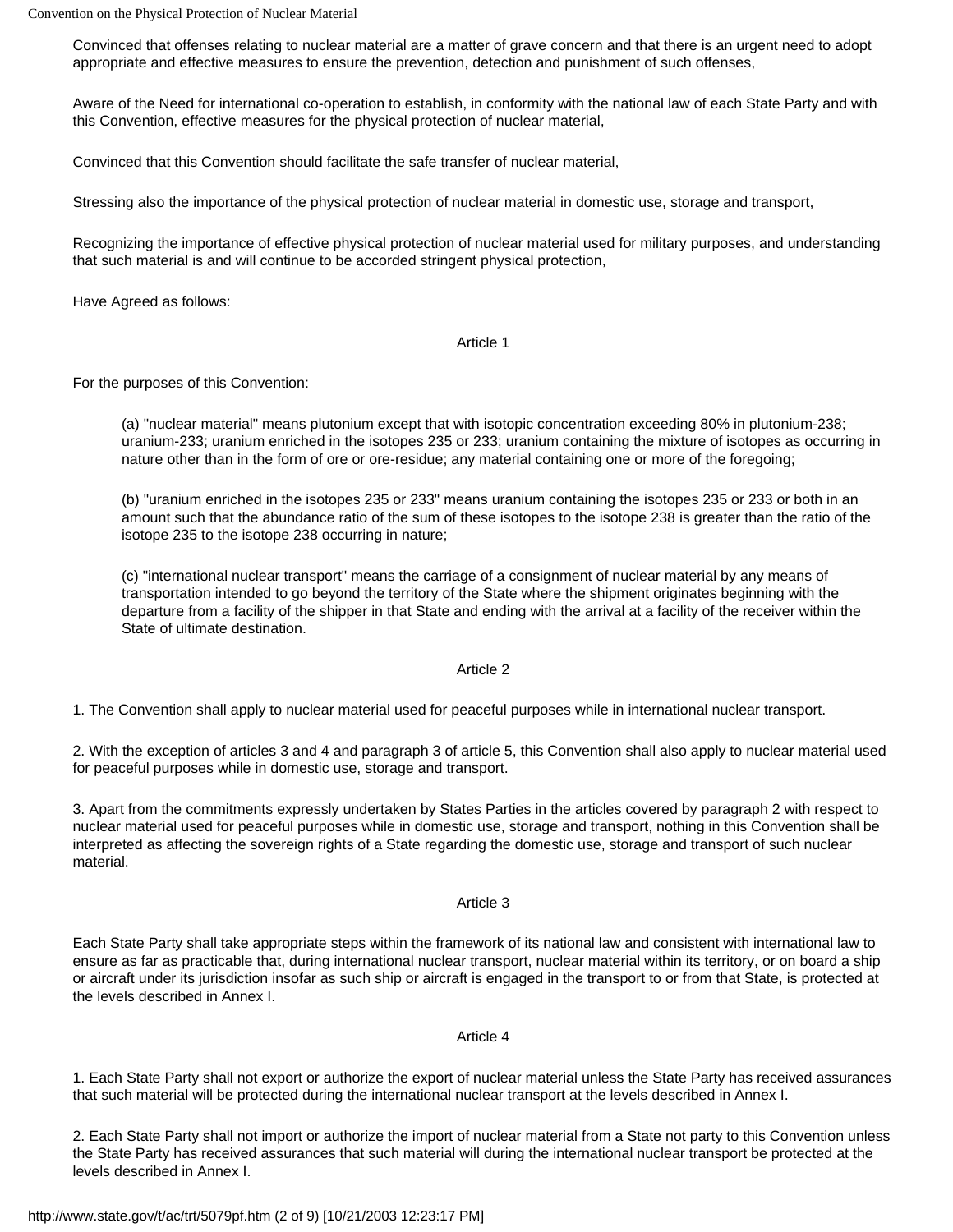3. A State Party shall not allow the transit of its territory by land or internal waterways or through its airports or seaports of nuclear material between States that are not parties to this Convention unless the State Party has received assurances as far as practicable that this nuclear material will be protected during international nuclear transport at the levels described in Annex I.

4. Each State Party shall apply within the framework of its national law the levels of physical protection described in Annex I to nuclear material being transported from a part of that State to another part of the same State through international waters or airspace.

5. The State Party responsible for receiving assurances that the nuclear material will be protected at the levels described in Annex I according to paragraphs 1 to 3 shall identify and inform in advance States which the nuclear material is expected to transit by land or internal waterways, or whose airports or seaports it is expected to enter.

6. The responsibility for obtaining assurances referred to in paragraph 1 may be transferred, by mutual agreement, to the State Party involved in the transport as the importing State.

7. Nothing in this article shall be interpreted as in any way affecting the territorial sovereignty and jurisdiction of a State, including that over its airspace and territorial sea.

### Article 5

1. States Parties shall identify and make known to each other directly or through the International Atomic Energy Agency their central authority and point of contact having responsibility for physical protection of nuclear material and for coordinating recovery and response operations in the event of any unauthorized removal, use or alteration of nuclear material or in the event of credible threat thereof.

2. In the case of theft, robbery or any other unlawful taking of nuclear material or of credible threat thereof, States Parties shall, in accordance with their national law, provide co-operation and assistance to the maximum feasible extent in the recovery and protection of such material to any State that so requests. In particular:

(a) a State Party shall take appropriate steps to inform as soon as possible other States, which appear to it to be concerned, of any theft, robbery or other unlawful taking of nuclear material or credible threat thereof and to inform, where appropriate, international organizations;

(b) as appropriate, the States Parties concerned shall exchange information with each other or international organizations with a view to protecting threatened nuclear material, verifying the integrity of the shipping container, or recovering unlawfully taken nuclear material and shall:

(i) co-ordinate their efforts through diplomatic and other agreed channels;

- (ii) render assistance, if requested;
- (iii) ensure the return of nuclear material stolen or missing as a consequence of the above-mentioned events.

The means of implementation of this co-operation shall be determined by the States Parties concerned.

3. States Parties shall co-operate and consult as appropriate, with each other directly or through international organizations, with a view to obtaining guidance on the design, maintenance and improvement of systems of physical protection of nuclear material in international transport.

## Article 6

1. States Parties shall take appropriate measures consistent with their national law to protect the confidentiality of any information which they receive in confidence by virtue of the provisions of this Convention from another State Party or through participation in an activity carried out for the implementation of this Convention. If States Parties provide information to international organizations in confidence, steps shall be taken to ensure that the confidentiality of such information is protected.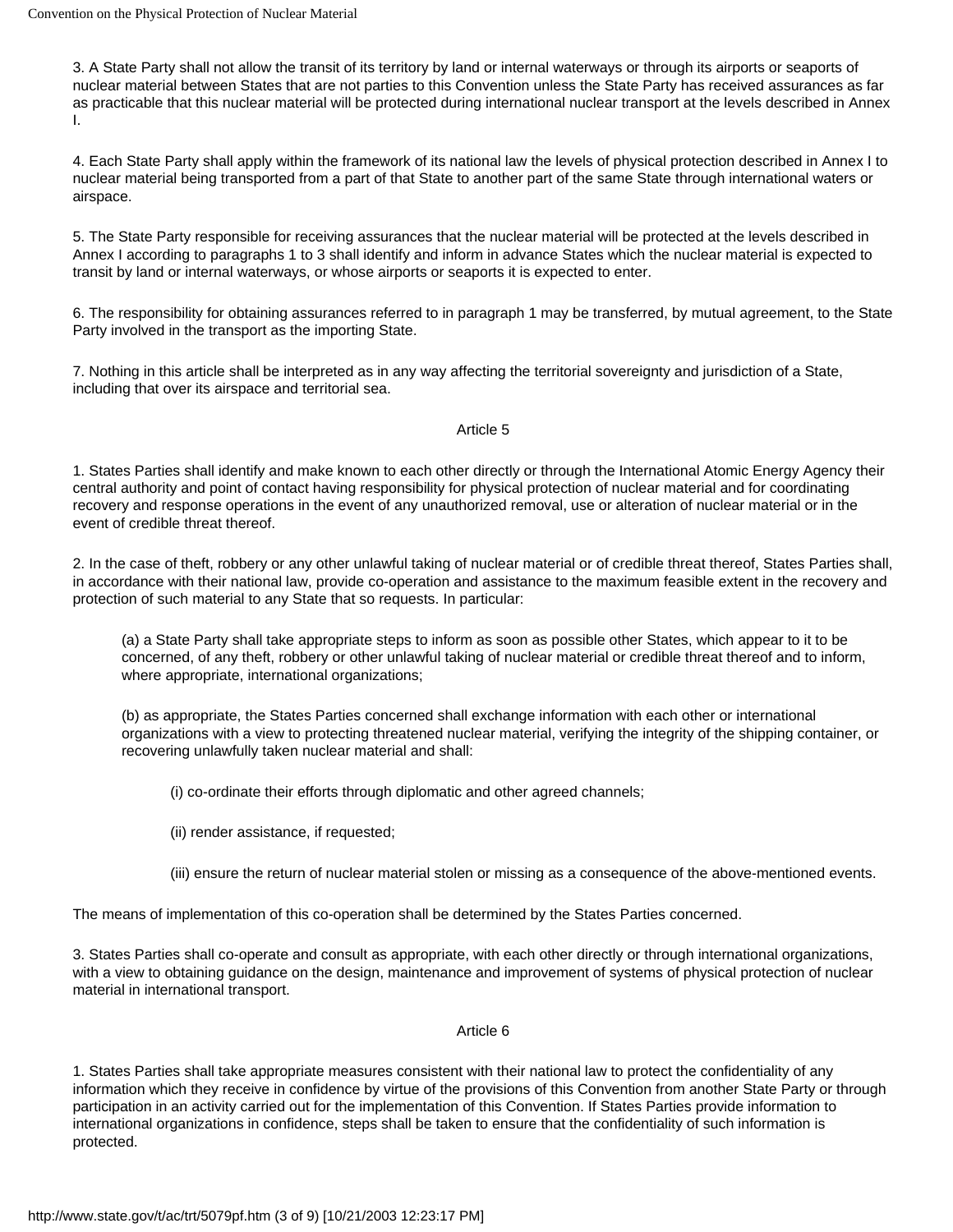2. States Parties shall not be required by this Convention to provide any information which they are not permitted to communicate pursuant to national law or which would jeopardize the security of the State concerned or the physical protection of nuclear material.

#### Article 7

1. The intentional commission of:

(a) an act without lawful authority which constitutes the receipt, possession, use, transfer, alteration, disposal or dispersal of nuclear material and which causes or is likely to cause death or serious injury to any person or substantial damage to property;

(b) a theft or robbery of nuclear material;

(c) an embezzlement or fraudulent obtaining of nuclear material;

(d) an act constituting a demand for nuclear material by threat or use of force or by any other form of intimidation;

(e) a threat:

(i) to use nuclear material to cause death or serious injury to any person or substantial property damage, or

(ii) to commit an offense described in subparagraph (b) in order to compel a natural or legal person, international organization or State to do or to refrain from doing any act;

(f) an attempt to commit any offense described in paragraphs (a), (b) or (c); and

(g) an act which constitutes participation in any offense described in paragraphs (a) to (f) shall be made a punishable offense by each State Party under its national law.

2. Each State Party shall make the offenses described in this article punishable by appropriate penalties which take into account their grave nature.

#### Article 8

1. Each State Party shall take such measures as may be necessary to establish its jurisdiction over the offenses set forth in article 7 in the following cases:

(a) when the offense is committed in the territory of that State or on board a ship or aircraft registered in that State;

(b) when the alleged offender is a national of that State.

2. Each State Party shall likewise take such measures as may be necessary to establish its jurisdiction over these offenses in cases where the alleged offender is present in its territory and it does not extradite him pursuant to article 11 to any of the States mentioned in paragraph 1.

3. This Convention does not exclude any criminal jurisdiction exercised in accordance with national law.

4. In addition to the State Parties mentioned in paragraphs 1 and 2, each State Party may, consistent with international law, establish its jurisdiction over the offenses set forth in article 7 when it is involved in international nuclear transport as the exporting or importing State.

#### Article 9

Upon being satisfied that the circumstances so warrant, the State Party in whose territory the alleged offender is present shall take appropriate measures, including detention, under its national law to ensure his presence for the purpose of prosecution or extradition. Measures taken according to this article shall be notified without delay to the States required to establish jurisdiction pursuant to article 8 and, where appropriate, all other States concerned.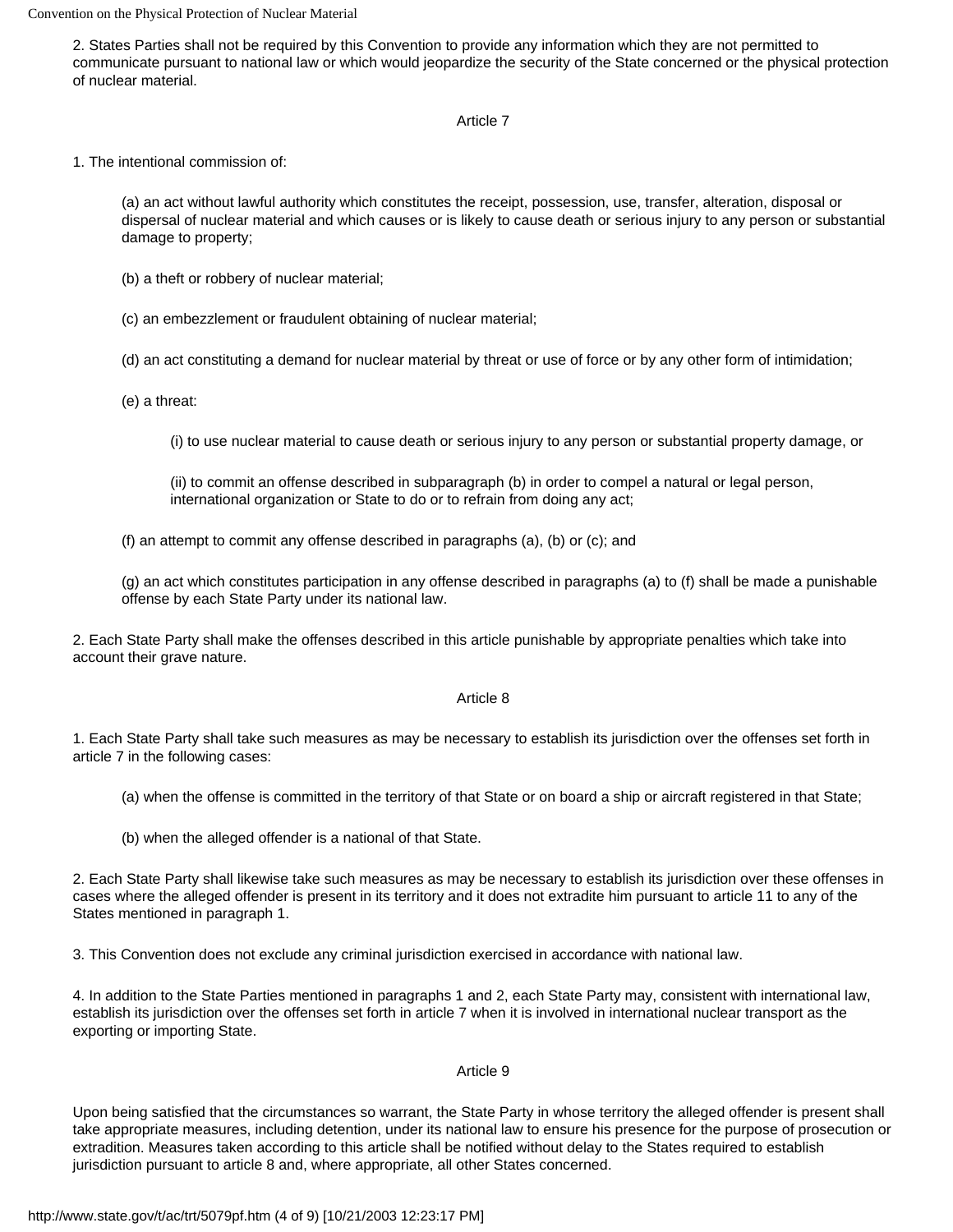#### Article 10

The State Party in whose territory the alleged offender is present shall, if it does not extradite him, submit, without exception whatsoever and without undue delay, the case to its competent authorities for the purpose of prosecution, through proceedings in accordance with the laws of that State.

#### Article 11

1. The offenses in article 7 shall be deemed to be included as extraditable offenses in any extradition Treaty existing between States Parties. States Parties undertake to include those offenses as extraditable offenses in every future extradition Treaty to be concluded between them.

2. If a State Party which makes extradition conditional on the existence of a Treaty receives a request for extradition from another State Party with which it has no extradition Treaty, it may at its option consider this Convention as the legal basis for extradition in respect of those offenses. Extradition shall be subject to the other conditions provided by the law of the requested State.

3. State Parties which do not make extradition conditional on the existence of a Treaty shall recognize those offenses as extraditable offenses between themselves subject to the conditions provided by the law of the requested State.

4. Each of the offenses shall be treated, for the purpose of extradition between States Parties, as if it had been committed not only in the place in which it occurred but also in the territories of the State Parties required to establish their jurisdiction in accordance with paragraph 1 of article 8.

#### Article 12

Any person regarding whom proceedings are being carried out in connection with any of the offenses set forth in article 7 shall be guaranteed fair treatment at all stages of the proceedings.

### Article 13

1. States Parties shall afford one another the greatest measure of assistance in connection with criminal proceedings brought in respect of the offenses set forth in article 7, including the supply of evidence at their disposal necessary for the proceedings. The law of the State requested shall apply in all cases.

2. The provisions of paragraph 1 shall not affect obligations under any other Treaty, bilateral or multilateral, which governs or will govern, in whole or in part, mutual assistance in criminal matters.

### Article 14

1. Each State Party shall inform the depositary of its laws and regulations which give effect to this Convention. The depositary shall communicate such information periodically to all States Parties.

2. The State Party where an alleged offender is prosecuted shall, wherever practicable, first communicate the final outcome of the proceedings to the States directly concerned. The State Party shall also communicate the final outcome to the depositary who shall inform all States.

3. Where an offense involves nuclear material used for peaceful purposes in domestic use, storage or transport, and both the alleged offender and the nuclear material remain in the territory of the State Party in which the offense was committed, nothing in this Convention shall be interpreted as requiring that State Party to provide information concerning criminal proceedings arising out of such an offense.

#### Article 15

The Annexes constitute an integral part of this Convention.

Article 16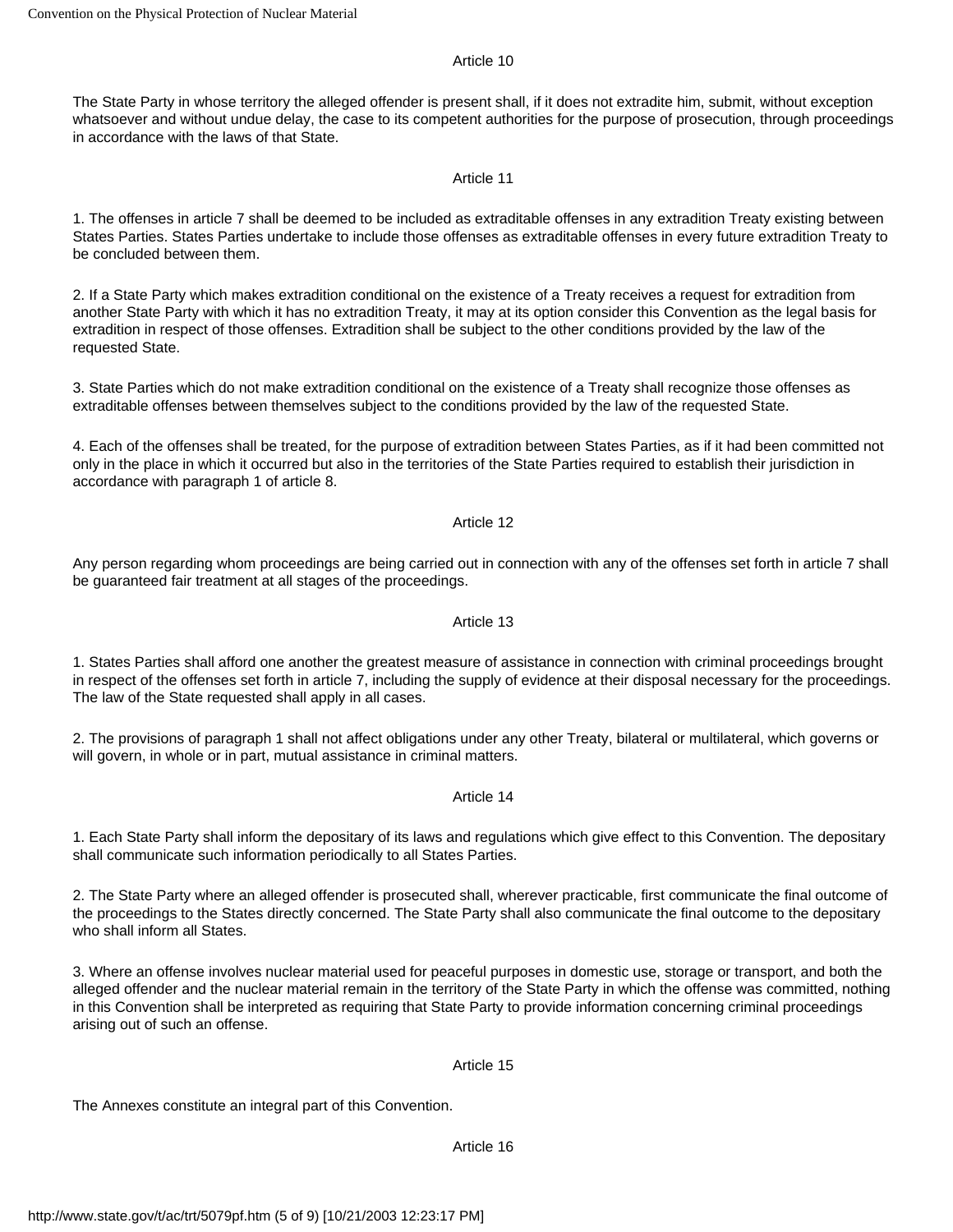1. A conference of States Parties shall be convened by the depositary five years after the entry into force of this Convention to review the implementation of the Convention and its adequacy as concerns the preamble, the whole of the operative part and the annexes in the light of the then prevailing situation.

2. At intervals of not less than five years thereafter, the majority of States Parties may obtain, by submitting a proposal to this effect to the depositary, the convening of further conferences with the same objective.

#### Article 17

1. In the event of a dispute between two or more States Parties concerning the interpretation or application of this Convention, such States Parties shall consult with a view to the settlement of the dispute by negotiation, or by any other peaceful means of settling disputes acceptable to all parties to the dispute.

2. Any dispute of this character which cannot be settled in the manner prescribed in paragraph 1 shall, at the request of any party to such dispute, be submitted to arbitration or referred to the International Court of Justice for decision. Where a dispute is submitted to arbitration, if, within six months from the date of the request, the parties to the dispute are unable to agree on the organization of the arbitration, a party may request the President of the International Court of Justice or the Secretary-General of the United Nations to appoint one or more arbitrators. In case of conflicting requests by the parties to the dispute, the request to the Secretary-General of the United Nations shall have priority.

3. Each State Party may at the time of signature, ratification, acceptance or approval of this Convention or accession thereto declare that it does not consider itself bound by either or both of the dispute settlement procedures provided for in paragraph 2. The other States Parties shall not be bound by a dispute settlement procedure provided for in paragraph 2, with respect to a State Party which has made a reservation to that procedure.

4. Any State Party which has made a reservation in accordance with paragraph 3 may at any time withdraw that reservation by notification to the depositary.

#### Article 18

1. This Convention shall be open for signature by all States at the Headquarters of the International Atomic Energy Agency in Vienna and at the Headquarters of the United Nations in New York from 3 March 1980 until its entry into force.

2. This Convention is subject to ratification, acceptance or approval by the signatory States.

3. After its entry into force, this Convention will be open for accession by all States.

4.

(a) This Convention shall be open for signature or accession by international organizations and regional organizations of an integration or other nature, provided that any such organization is constituted by sovereign States and has competence in respect of the negotiation, conclusion and application of international agreements in matters covered by this Convention.

(b) In matters within their competence, such organizations shall, on their own behalf, exercise the rights and fulfill the responsibilities which this Convention attributes to States Parties.

(c) When becoming party to this Convention such an organization shall communicate to the depositary a declaration indicating which States are members thereof and which articles of this Convention do not apply to it.

(d) Such an organization shall not hold any vote additional to those of its Member States.

5. Instruments of ratification, acceptance, approval or accession shall be deposited with the depositary.

#### Article 19

1. This Convention shall enter into force on the thirtieth day following the date of deposit of the twenty-first instrument of ratification, acceptance or approval with the depositary.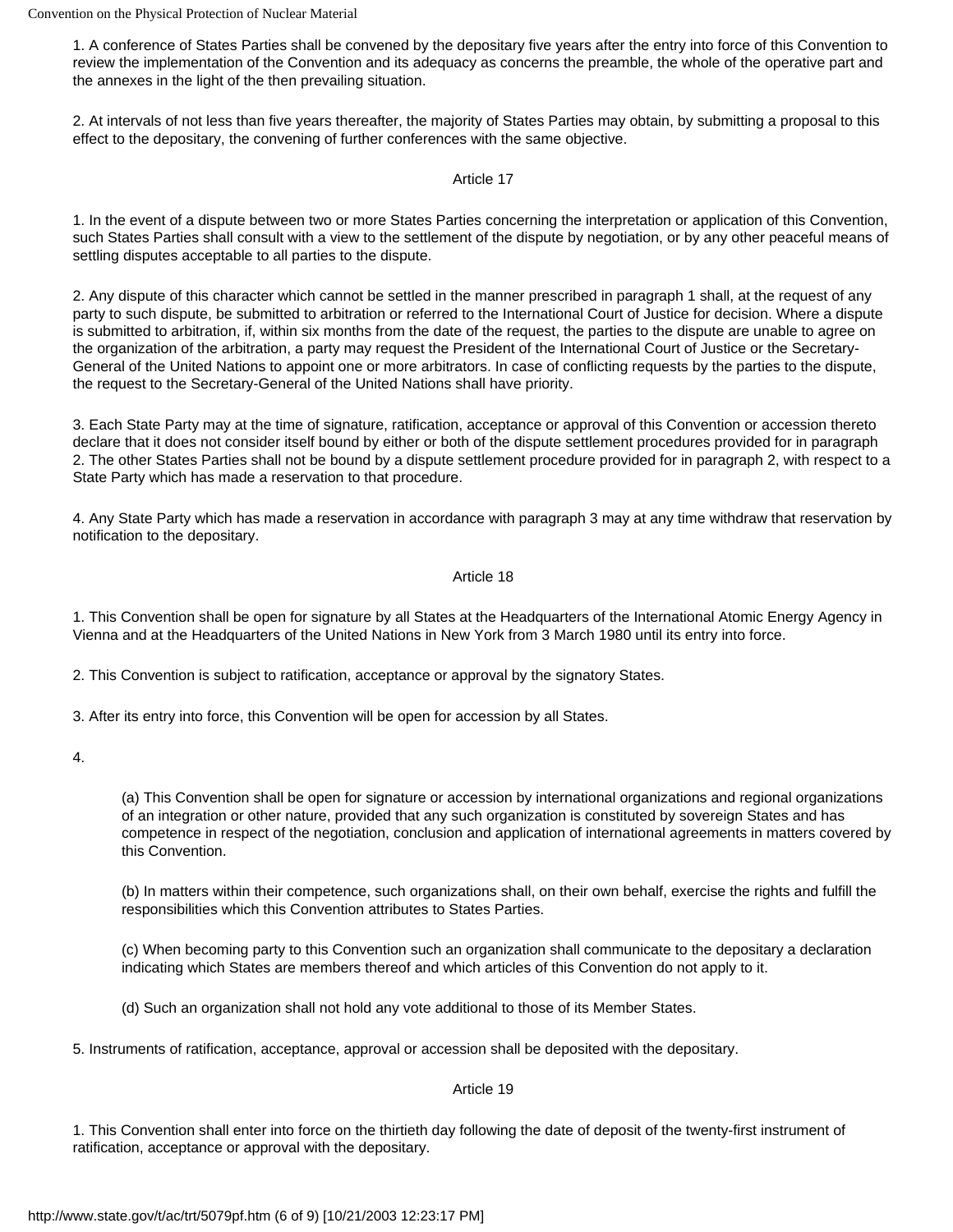2. For each State ratifying, accepting, approving or acceding to the Convention after the date of deposit of the twenty-first instrument of ratification, acceptance or approval, the Convention shall enter into force on the thirtieth day after the deposit by such State of its instrument of ratification, acceptance, approval or accession.

### Article 20

1. Without prejudice to article 16 a State Party may propose amendments to this Convention. The proposed amendment shall be submitted to the depositary who shall circulate it immediately to all States Parties. If a majority of States Parties request the depositary to convene a conference to consider the proposed amendments, the depositary shall invite all States Parties to attend such a conference to begin not sooner than thirty days after the invitations are issued. Any amendment adopted at the conference by a two-thirds majority of all States Parties shall be promptly circulated by the depositary to all States Parties.

2. The amendment shall enter into force for each State Party that deposits its instrument of ratification, acceptance or approval of the amendment on the thirtieth day after the date on which two thirds of the States Parties have deposited their instruments of ratification, acceptance or approval with the depositary. Thereafter, the amendment shall enter into force for any other State Party on the day on which that State Party deposits its instrument of ratification, acceptance or approval of the amendment.

#### Article 21

1. Any State Party may denounce this Convention by written notification to the depositary.

2. Denunciation shall take effect one hundred and eighty days following the date on which notification is received by the depositary.

#### Article 22

The depositary shall promptly notify all States of:

- (a) each signature of this Convention;
- (b) each deposit of an instrument of ratification, acceptance, approval or accession;
- (c) any reservation or withdrawal in accordance with article 17;
- (d) any communication made by an organization in accordance with paragraph 4(c) of article 18;
- (e) the entry into force of this Convention;
- (f) the entry into force of any amendment to this Convention; and
- (g) any denunciation made under article 21.

## Article 23

The original of this Convention, of which the Arabic, Chinese, English, French, Russian and Spanish texts are equally authentic, shall be deposited with the Director General of the International Atomic Energy Agency who shall send certified copies thereof to all States.

## **Annex I**

## **Levels of Physical Protection To Be Applied In International Transport of Nuclear Material As Categorized in Annex II**

1. Levels of physical protection for nuclear material during storage incidental to international nuclear transport include:

(a) For Category III materials, storage within an area to which access is controlled;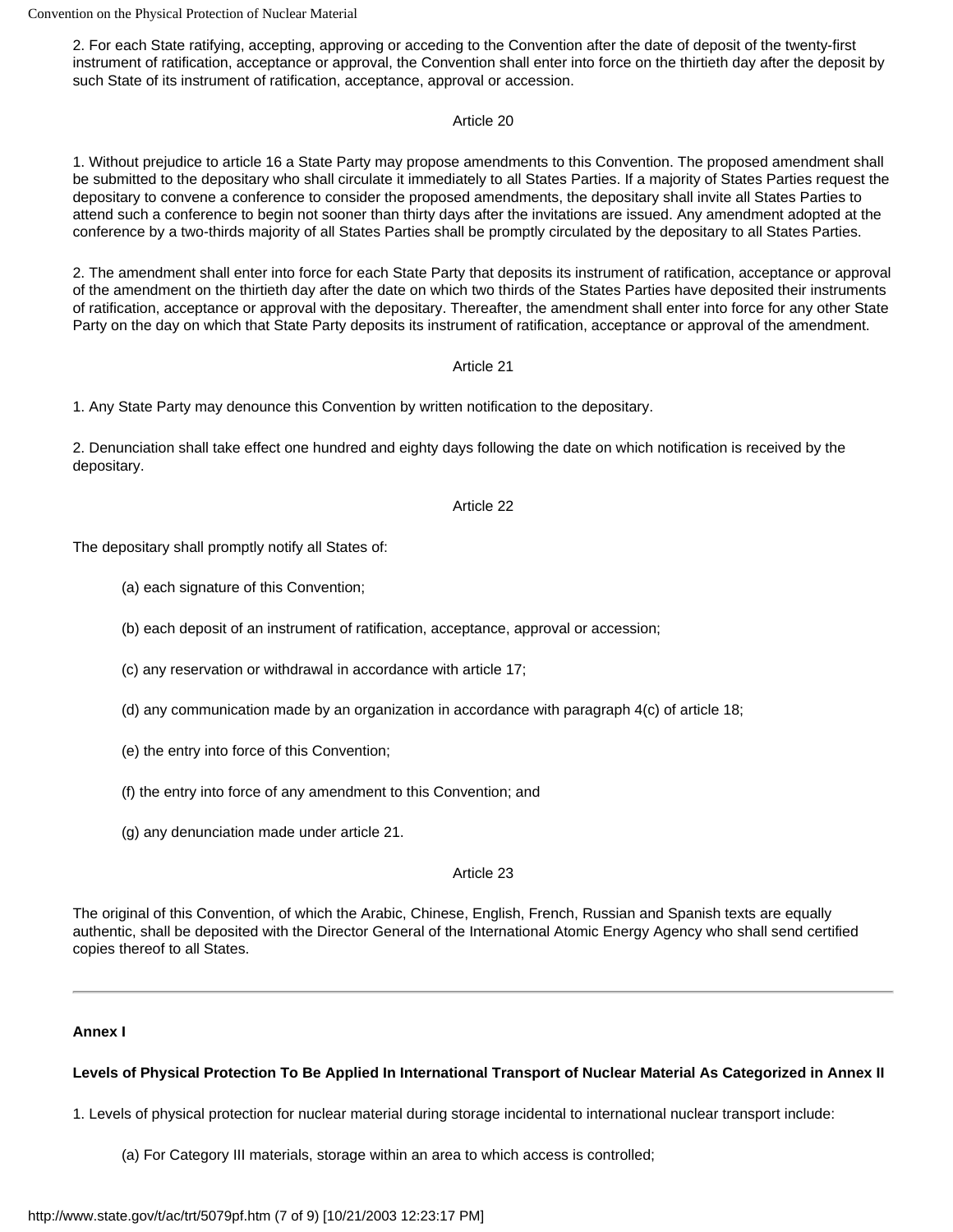(b) For Category II materials, storage within an area under constant surveillance by guards or electronic devices, surrounded by a physical barrier with a limited number of points of entry under appropriate control or any area with an equivalent level of physical protection;

(c) For Category I material, storage within a protected area as defined for Category II above, to which, in addition, access is restricted to persons whose trustworthiness has been determined, and which is under surveillance by guards who are in close communication with appropriate response forces. Specific measures taken in this context should have as their object the detection and prevention of any assault, unauthorized access or unauthorized removal of material.

2. Levels of physical protection for nuclear material during international transport include:

(a) For Category II and III materials, transportation shall take place under special precautions including prior arrangements among sender, receiver, and carrier, and prior agreement between natural or legal persons subject to the jurisdiction and regulation of exporting and importing States, specifying time, place and procedures for transferring transport responsibility;

(b) For Category I materials, transportation shall take place under special precautions identified above for transportation of Category II and III materials, and in addition, under constant surveillance by escorts and under conditions which assure close communication with appropriate response forces;

(c) For natural uranium other than in the form of ore or ore-residue, transportation protection for quantities exceeding 500 kilograms U shall include advance notification of shipment specifying mode of transport, expected time of arrival and confirmation of receipt of shipment.

IN WITNESS WHEREOF, the undersigned, being duly authorized, have signed this Convention, opened for signature at Vienna and at New York on 3 March 1980.

| <b>Annex II</b>                                  |                                                              |              |                                                                                                          |                                          |
|--------------------------------------------------|--------------------------------------------------------------|--------------|----------------------------------------------------------------------------------------------------------|------------------------------------------|
| <b>Table: Categorization of Nuclear Material</b> |                                                              |              |                                                                                                          |                                          |
|                                                  |                                                              | Category     |                                                                                                          |                                          |
| <b>Material</b>                                  | <b>Form</b>                                                  |              | Ш                                                                                                        | III3                                     |
| 1. Plutonium1                                    | Unirradiated2                                                | 2 kg or more | Less than 2 but more than<br>500 <sub>g</sub>                                                            | 500g or less<br>but more<br>than 15 g    |
| 2. Uranium-235                                   | Unirradiated2---                                             |              |                                                                                                          |                                          |
|                                                  | --uranium enriched to 20% U 235<br>or more                   | 5 kg or more | Less than 5 kg but more<br>than 1 kg                                                                     | 1 kg or less<br>but more<br>than 15 g    |
|                                                  | --uranium enriched to 10% U 235<br>but less than 20%         |              | 10 kg or more                                                                                            | Less than 10<br>kg but more<br>than 1 kg |
|                                                  | --uranium enriched above natural,<br>but less than 10% U 235 |              |                                                                                                          | 10 kg or<br>more                         |
| 3. Uranium-233 Unirradiated2                     |                                                              | 2 kg or more | Less than 2 kg but more<br>than 500 g                                                                    | 500 g or less<br>but more<br>than 15 g   |
| 4. Irradiated fuel -----                         |                                                              | -----        | Depleted or natural<br>uranium, thorium or low-<br>enriched fuel (less than<br>10% fissile content).4, 5 | -----                                    |

\_\_\_\_\_\_\_\_\_\_\_\_\_\_\_\_\_\_\_

<sup>1</sup>All plutonium except that with isotopic concentration exceeding 80% in plutonium-238.

<sup>2</sup> Material not irradiated in a reactor or material irradiated in a reactor but with a radiation level equal to or less than 100 rads/hour at one metre unshielded.